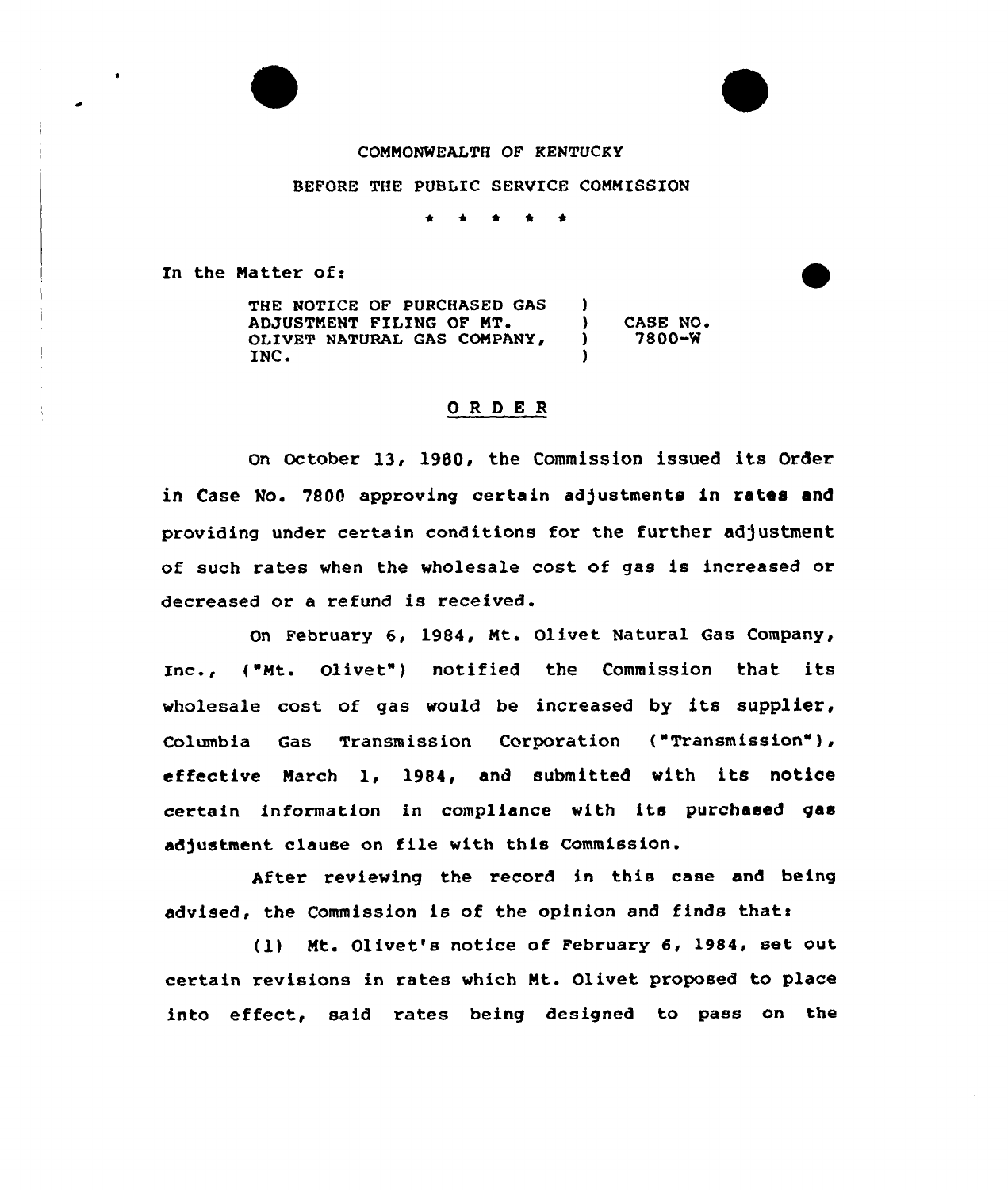wholesale increase in price from its supplier in the amount of \$1,986 or 4.66 cents per Mcf.

(2) Transmission has filed an application for increased rates to become effective March 1, 1984, with the Federal Energy Regulatory Commission.

(3) Nt. Olivet's adjustment in rates under the purchased gas adjustment provisions approved by the Commission in its Order in Case No. 7800 dated October 13, 1980, is fair, just and reasonable and in the public interest and should be effective with gas supplied on and after March 1, 1984, subject to refund. This adjustment is subject to refund because Transmission's increase is subject to refund.

IT IS THEREFORE ORDERED that the rates in the Appendix to this Order be and they hereby are authorized effective with gas supplied on and after March 1, 1984, subject to refund.

IT IS FURTHER ORDERED that within 30 days of the date of this Order Mt. Olivet shall file with this Commission its revised tariffs setting out the rates authorized herein.

 $-2-$